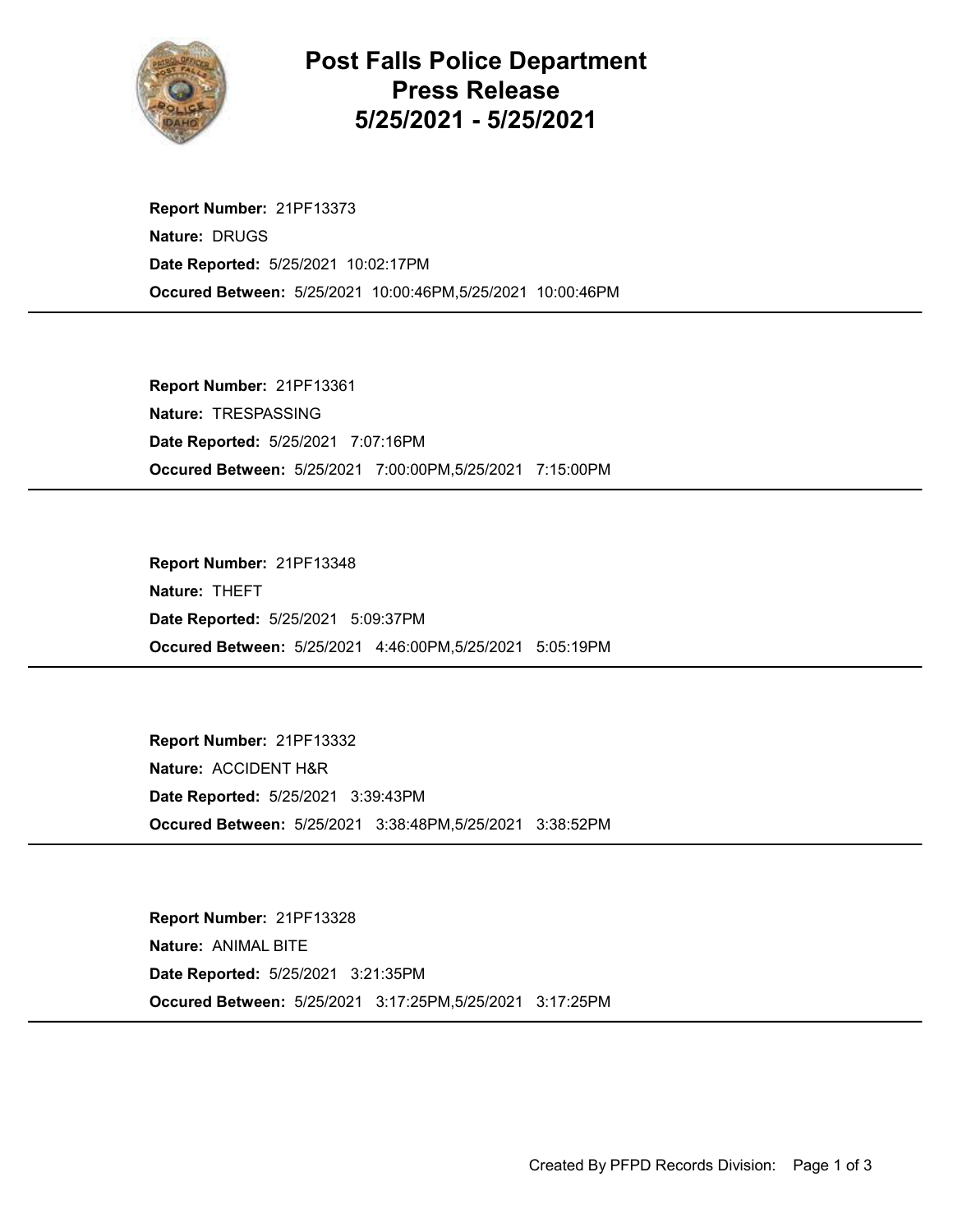Occured Between: 5/25/2021 1:50:11PM,5/25/2021 1:50:15PM Report Number: 21PF13322 Nature: INFORMATION Date Reported: 5/25/2021 1:50:41PM

Occured Between: 5/25/2021 1:20:54PM,5/25/2021 1:20:54PM Report Number: 21PF13314 Nature: ACCIDENT PD Date Reported: 5/25/2021 1:22:01PM

Occured Between: 5/25/2021 12:45:01PM,5/25/2021 12:45:01PM Report Number: 21PF13309 Nature: TRAFFIC OFFENSE Date Reported: 5/25/2021 12:47:35PM

Occured Between: 5/24/2021 10:00:00PM,5/25/2021 11:43:41AM Report Number: 21PF13303 Nature: MAL INJURY Date Reported: 5/25/2021 11:45:06AM

Occured Between: 5/22/2021 3:00:00PM,5/24/2021 8:00:00AM Report Number: 21PF13292 Nature: MAL INJURY Date Reported: 5/25/2021 9:55:52AM

Occured Between: 5/24/2021 5:30:00AM,5/25/2021 9:45:38AM Report Number: 21PF13291 Nature: MISSING PERSON Date Reported: 5/25/2021 9:54:28AM